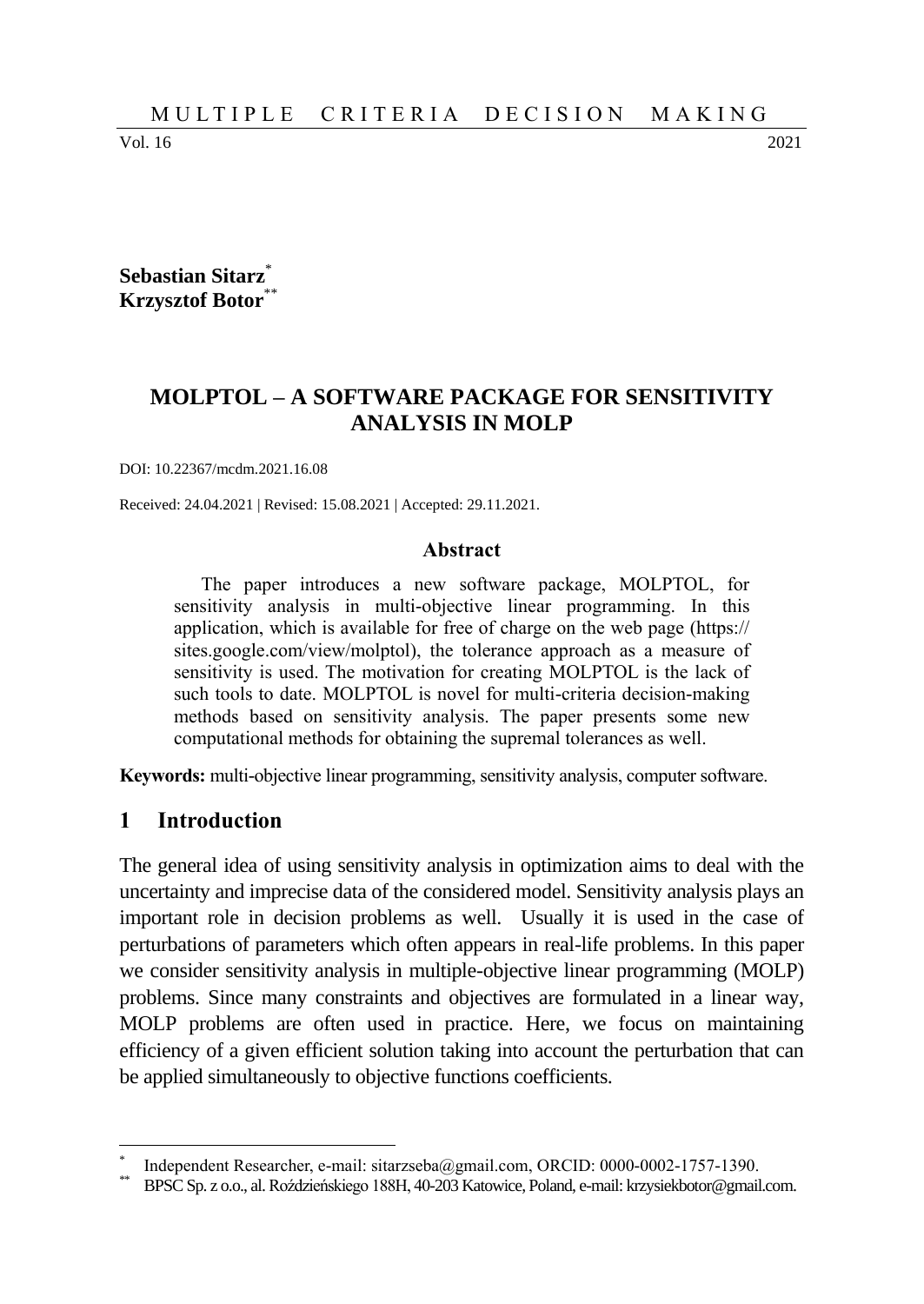The main drawback of sensitivity analysis in MOLP is the lack of tools in multi-criteria decision making problems based on sensitivity analysis. In general, such tools should be easily applied by a decision maker. Hence, software which helps to analyze these problems would be a significant simplification of the decision process. Moreover, the computational methods to obtain the measures of sensitivity (for example, the supremal tolerances) need development. Due to the above disadvantages in this field, this paper provides new computational methods of sensitivity analysis and shows their properties. Based on these methods, MOLPTOL – a new software package for obtaining supremal tolerances in MOLP problems – is presented. Moreover, MOLPTOL can be also used as a tool in decision problems in which sensitivity analysis is important for the decision maker. In such problems the perturbation of objective functions coefficients is taken into account. The solution proposed by MOLPTOL can be easily used on the dedicated web page: https://sites.google.com/view/molptol.

The paper consists of the following sections: section 1 provides the introduction; section 2 presents related papers related to the subject of the paper; section 3 introduces the basic objects and notation; section 4 presents the theoretical background of computation methods used in MOLPTOL; section 5 shows the MOLPTOL software; section 6 describes a market model; section 7 illustrates an application of MOLPTOL in the market model; and the final section summarizes the paper.

## **2 Related papers**

The following approaches to sensitivity analysis in MOLP are worth mentioning:

- − the tolerance approach,
- − the range set approach,
- − the standard approach,
- − the robust approach,
- − the partial preference relations approach.

Let us shortly describe the above approaches by presenting the related papers.

The tolerance approach aims to find a value (tolerance) representing the perturbation that can be applied simultaneously to objective functions coefficients without affecting the efficiency of a given efficient solution. We distinguish two main forms of the tolerance approach: additive and percentage tolerances. In the case of the additive tolerance we focus on additive perturbations. The percentage tolerance approach, however, represents the relative (percentage) perturbations. This approach in linear programming comes from Wendell (1982). The use of the tolerance approach in MOLP was proposed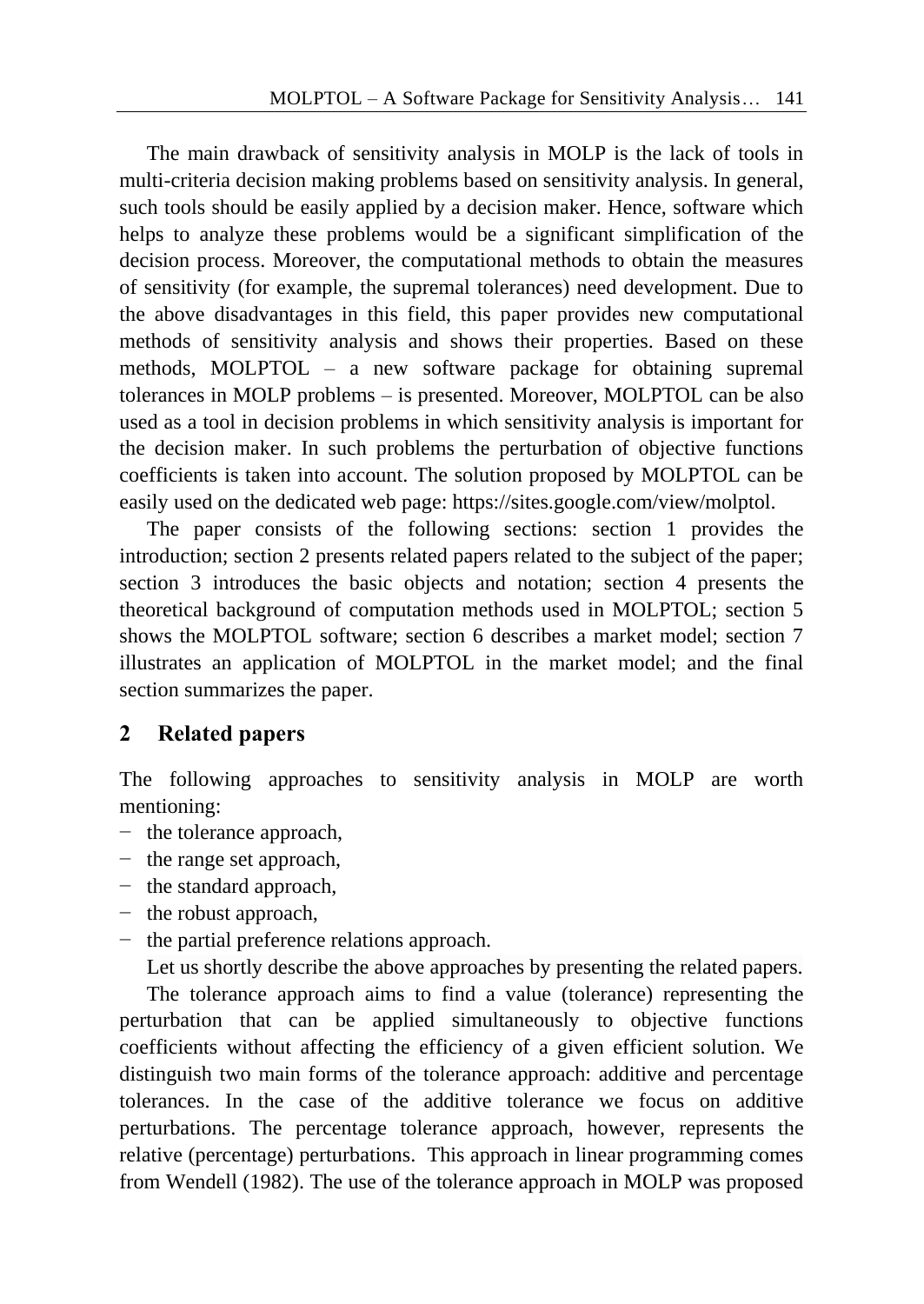by Hansen, Labbe and Wendell (1989). Hladik (2008a, 2008b) develops this concept in theoretical and computational ways, while Borges and Antunes (2002) present sensitivity analysis of the weights in MOLP. Applications of the tolerance approach in the transportation problem can be found in the papers by Paratane and Bit (2020), as well as Badra (2004, 2006).

The range set approach of to sensitivity analysis comes from linear programming theory for sensitivity analysis of optimal solutions, see Gass (1975) and Gal (1995). The use of this approach in MOLP was proposed by Benson (1985). The range set approach aims to find the values of parameter that can be applied to a given direction of the objective coefficients without affecting the efficiency. Methods of computing the range set in MOLP are given by Hladik et al. (2019).

The standard approach to sensitivity analysis is the extension of this method in linear programming (Gal, 1995). Initial research on using this approach to MOLP was done by Sitarz (2010, 2011). The standard approach aims to find values (a parameter set) of one selected objective function coefficient that can be applied without affecting the efficiency. Pourkarimi (2015) proposes building a ranking of all efficient faces by using stability measures based on standard sensitivity analysis.

The robust approach presented by Georgiev, Luc and Pardalos (2013) consists of analysis of the efficient solutions that remain efficient when the objective matrix is slightly perturbed by means of the Euclidean norm for the matrix of objective functions coefficients. Moreover, in that paper we find algorithms to compute the radius of robustness. In turn, Pourkarimi and Soleimani-Damaneh (2016) propose the so-called robustness order which is defined as the interiority order of the matrix of objective functions coefficients. In the paper by Goberna et al. (2015), MOLP problems with uncertainty both in the objective function and the constraints are considered.

The partial preference relations introduced by Podinovski (2012) present sensitivity analysis in the form of a parametric partial order. This approach can be applied to the sensitivity analysis by taking into account the changes of parameters of the order. Moreover, Podinovski and Potapov (2019) expand this theory by introducing parameters connected with boundaries of intervals for criteria value tradeoffs uncertainty.

#### **3 MOLP problem and tolerance approach**

In this paper, we consider the following MOLP problem:

$$
VMax \{Cx: x \in X\},\tag{1}
$$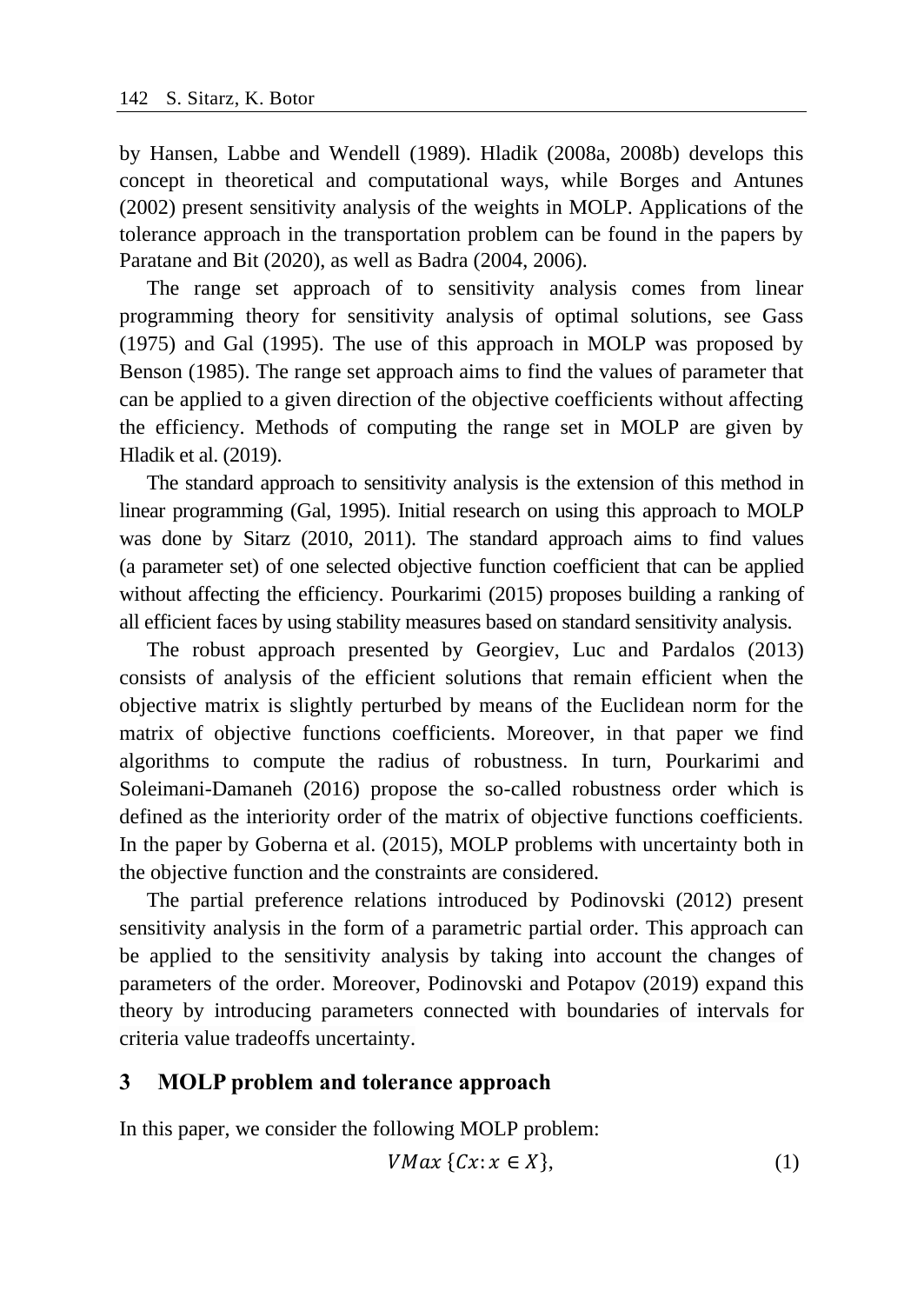where  $X = \{x \in \mathbb{R}^n : Ax \leq b\} \subset \mathbb{R}^n$  is a given set, with  $A \in \mathbb{R}^{m,n}$  and  $b \in \mathbb{R}^m$ ; matrix  $C \in \mathbb{R}^{k,n}$  is given by the linear objective functions  $c^i x$  for  $i = 1, ..., n$ . One can find a detailed description of MOLP problems in books by Steuer (1986) or Zeleny (1982). A feasible solution  $x^* \in X$  is called an efficient solution to (1) if there is no  $x \in X$  such that:

 $Cx^* \leq Cx \wedge Cx^* \neq Cx.$ 

We can check efficiency of the given feasible solution by using the following theorem, Ehrgott (2005).

**Theorem 1.** A feasible solution  $x^*$  is efficient if and only if the following linear program:

$$
Max eT w
$$
  
\n
$$
Cx - Iw = Cx^*
$$
  
\n
$$
x \in X
$$
  
\n
$$
w \ge 0,
$$

where  $I$  is identity matrix and  $e$  is vector of ones, has an optimal objective function value of zero.

We consider the sensitivity in the sense of the remaining efficiency of a given feasible solution  $x^* \in X$ . Furthermore, we analyze the sensitivity analysis in the case of changing matrix C. Let matrix  $G \in \mathbb{R}^{n,k}$  be given. We introduce a  $\delta$ , G-neighbourhood of matrix  $C = [c_{ij}]$  as follows:

$$
O_{\delta,G}(C) = \{ D = [d_{ij}] \in \mathbb{R}^{n,k} : |d_{ij} - c_{ij}| < \delta |g_{ij}| \text{ if } g_{ij} \neq 0, \ d_{ij} = c_{ij} \text{ if } g_{ij} = 0 \}.
$$

In this case we consider the following problem obtained from (1) by using  $D \in O_{\delta,G}(C)$ :

$$
VMax\{Dx: x \in X\}.\tag{2}
$$

**Definition 1.** A tolerance for an efficient solution  $x^*$  is any real  $\delta$  such that  $x^*$ remains efficient to (2) for all  $D \in O_{\delta,G}(C)$ . The supremal tolerance is denoted by  $\delta^{sup}$ .

We look closer at the two types of the tolerance presented above: an additive tolerance and percentage tolerance. These tolerances represent the additive perturbation and the percentage perturbation of all coefficients of matrix  $C$ .

**Definition 2.** An additive tolerance is a tolerance for matrix G consisting only of ones:

$$
g_{ij} = 1
$$
 for all *i*, *j*.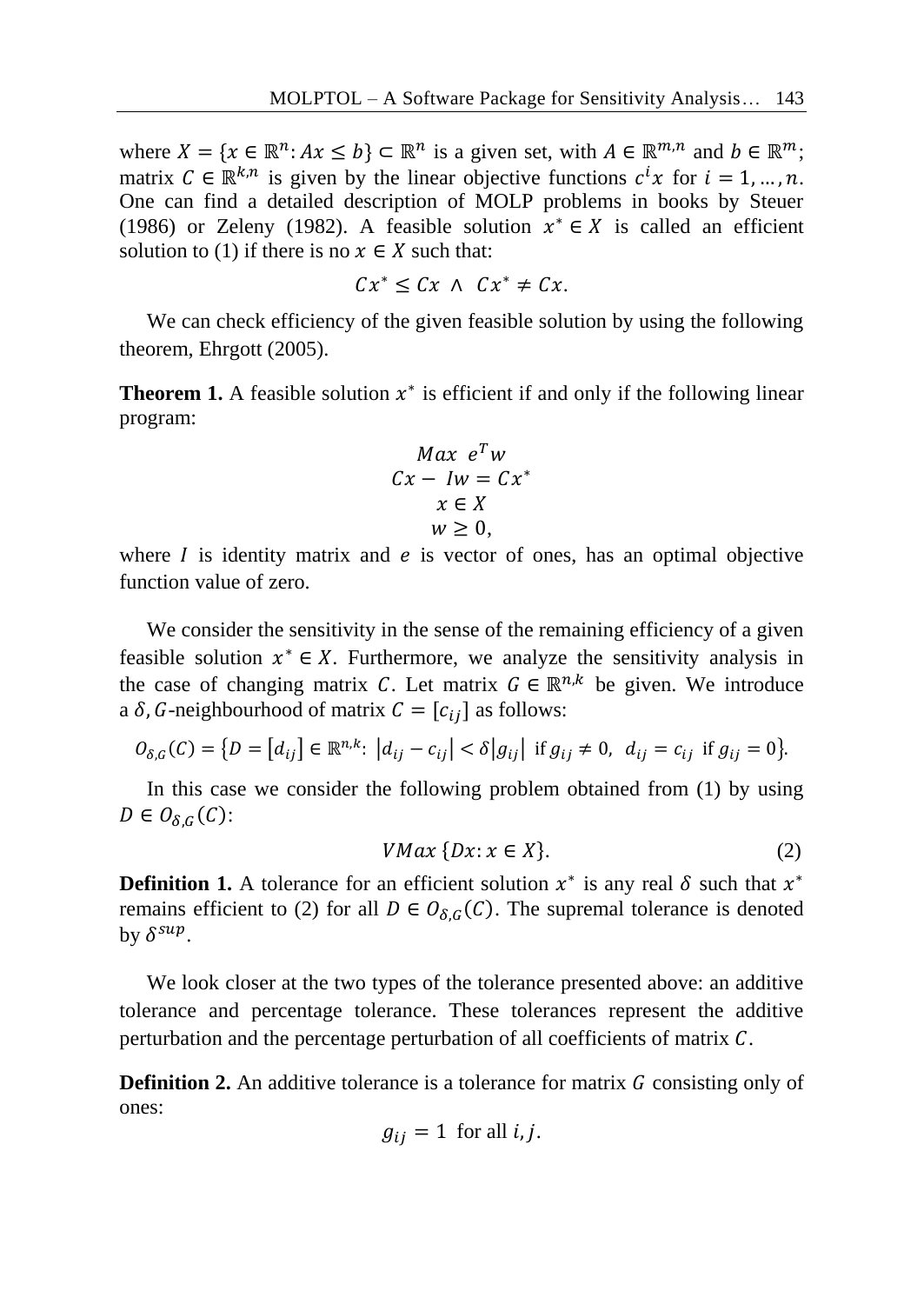**Definition 3.** A percentage tolerance is a tolerance for matrix G consisting of  $|c_{ij}|$ :

 $g_{ij} = |c_{ij}|$  for all i, j.

# **4 Computation methods used in MOLPTOL**

Computing the supremal tolerance is based on problem (3) given by Hladik and Sitarz (2013):

$$
\delta^{sup} = Min \delta
$$
  
\n
$$
A^{1}(x - x^{*}) \leq 0
$$
  
\n
$$
C(x - x^{*}) + \delta G |x - x^{*}| \geq 0
$$
  
\n
$$
e^{T} G |x - x^{*}| = 1
$$
  
\n
$$
\delta \geq 0,
$$
\n(3)

where  $A^1$  is a submatrix of A consisting only of the active constraints for  $x^*$  and  $e$  is a vector of ones. Moreover,  $G$  is a given matrix representing the method of perturbation of the coefficients of matrix  $C$  (the way of introducing matrix  $G$ was presented in section 3).

Problem (3) is NP hard, thus we are looking to improve it. In MOLPTOL, we can improve computation by using the properties of (3) and two methods: decomposition procedure and bisection procedure. The detailed descriptions of the above methods are given in the next subsections.

#### **4.1 Decomposition procedure**

Computing the supremal tolerance by using the decomposition method is based on the decomposition of problem  $(3)$  into  $2^n$  simpler problems, according to the signs of  $(x - x^*)_i$ . The composition is given by a vector  $z \in {\pm 1}^n$ . For each vector z we build the following problem:

$$
\delta_z = Min \delta
$$
  
\n
$$
A^1(x - x^*) \le 0
$$
  
\n
$$
C(x - x^*) + \delta Gdiag(z)(x - x^*) \ge 0
$$
  
\n
$$
diag(z)(x - x^*) \ge 0
$$
  
\n
$$
e^T Gdiag(z)(x - x^*) = 1
$$
  
\n
$$
\delta \ge 0,
$$
\n(4)

where matrix  $diag(z)$  is a diagonal matrix with the coefficients  $z_i$ .

The supremal tolerance is given by the following equation:

$$
\delta^{sup} = Min_{z \in {\{\pm 1\}}^n} \delta_z.
$$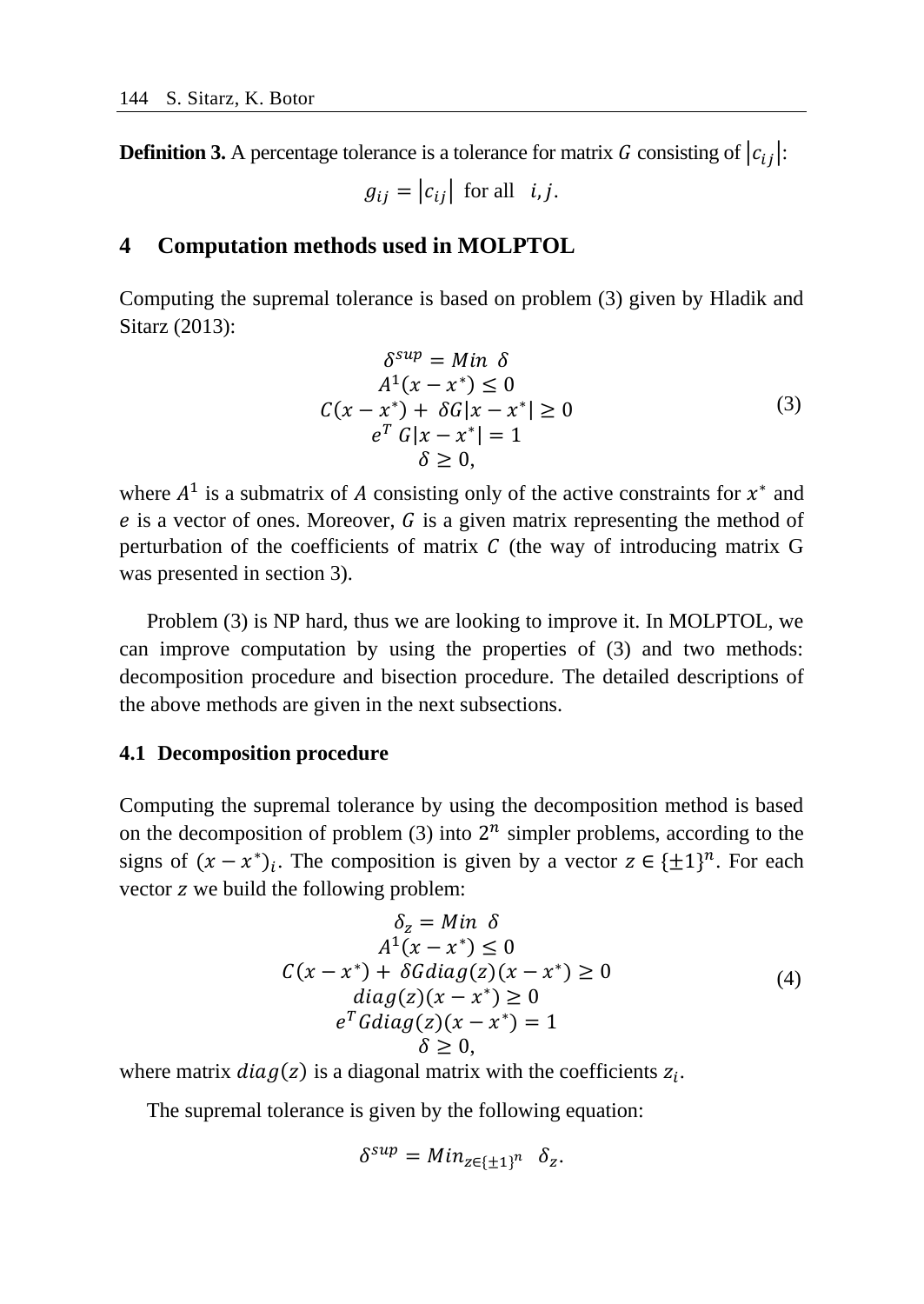Problem (4), proposed by Hladik and Sitarz (2013), is not NP-hard, but it is still difficult to solve. Thus, we propose the following method which is based on solving the sequence of linear programming problems to obtain  $\delta^{sup}$ .

**Theorem 2.** The feasible set of problem (4) with  $\delta = \overline{\delta}$  is non-empty if and only if  $\delta_z \leq \bar{\delta}$ .

**Proof.** Let us assume that the feasible set of problem (4) for  $\delta = \overline{\delta}$  is non-empty. In this case, there exists a pair  $(\bar{\delta}, \bar{x})$  which is a feasible solution for (4). Since  $\delta_z$ is the minimum of all feasible  $\delta$ , we have  $\delta_z \leq \overline{\delta}$ .

Now, let us assume that  $\delta_z \leq \overline{\delta}$ . Hence,  $\delta_z$  is an optimal solution for (4); it is also a feasible solution for (4) with some  $x_z$ . Moroeover, by using the inequality:

$$
diag(z)(x_z - x^*) \geq 0,
$$

we obtain:

$$
0 \leq C(x_z - x^*) + \delta_z G \, diag(z)(x_z - x^*) \leq C(x_z - x^*) + \overline{\delta} G \, diag(z)(x_z - x^*).
$$

Thus, the pair  $(\bar{\delta}, x_z)$  fulfils the above condition of (4). Furthermore, the rest of the conditions of (4) are fulfilled as well. Thus  $(\bar{\delta}, x_z)$  is a feasible solution for  $(4)$ .

**Corollary 1.** The feasible set of problem (4) is empty with  $\delta = \overline{\delta}$  if and only if  $\delta_z > \bar{\delta}$ .

We use the following theorem to check if the feasible set of problem (4) is non-empty.

**Theorem 3.** The feasible set for (4) with  $\delta = \overline{\delta}$  is non-empty if and only if the following linear problem:

$$
\begin{aligned}\n\text{Min } v\\ A^1(x - x^*) &\le 0\\ -C(x - x^*) - \bar{\delta}Gdiag(z)(x - x^*) &\le 0\\ -diag(z)(x - x^*) &\le 0\\ e^T Gdiag(z)(x - x^*) + v &= 1\\ v &\ge 0,\n\end{aligned}\n\tag{5}
$$

has an optimal objective function value of zero.

**Proof.** By substituting  $\delta = \overline{\delta}$  into problem (4) and introducing a new non--negative variable  $v$ , we obtain (after some operations) the following linear constraints for the feasible set of (4):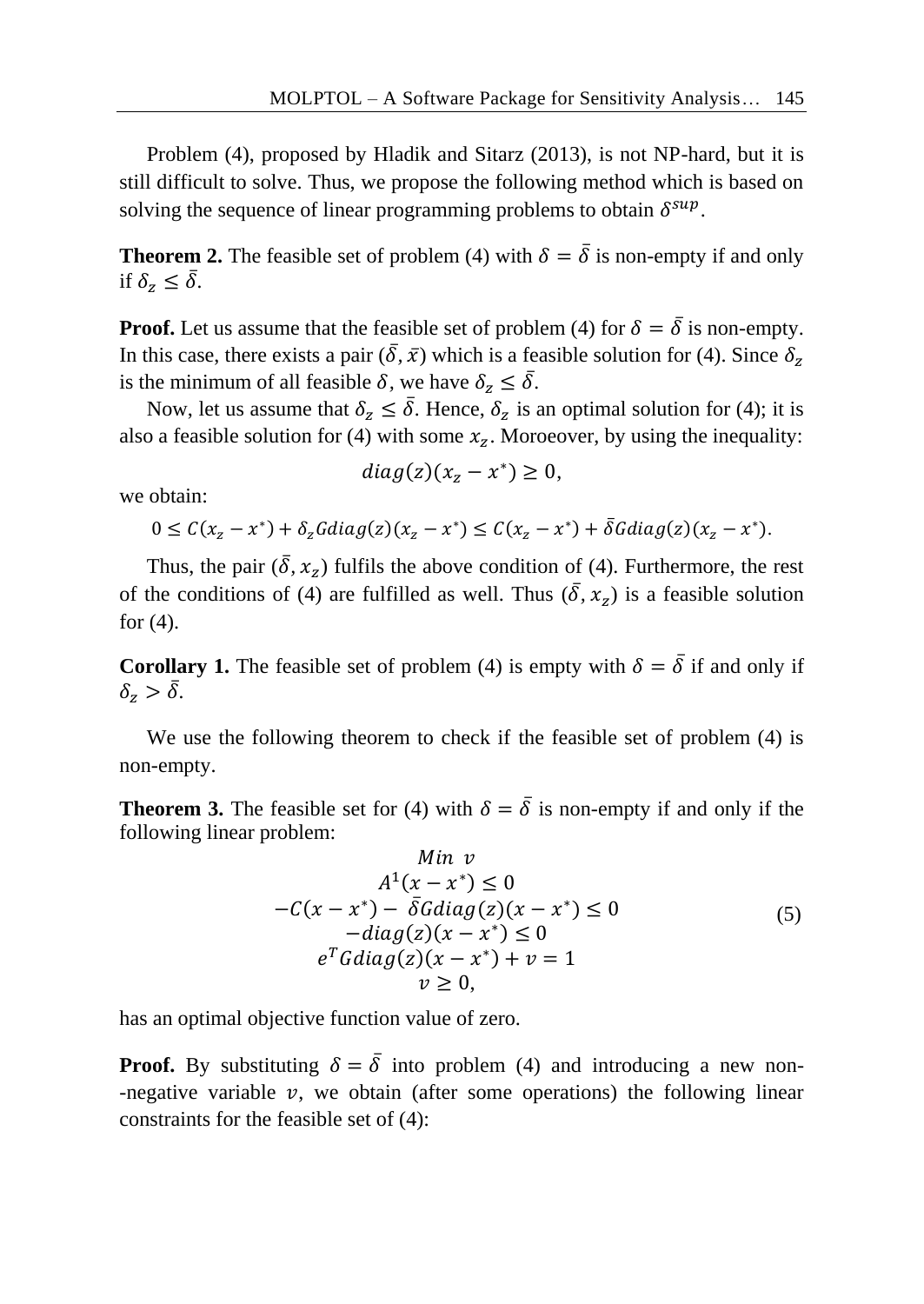$$
A1(x - x*) \le 0
$$
  
-C(x - x<sup>\*</sup>) -  $\overline{\delta}$ Gdiag(z)(x - x<sup>\*</sup>) \le 0  
-diag(z)(x - x<sup>\*</sup>) \le 0  
e<sup>T</sup>Gdiag(z)(x - x<sup>\*</sup>) + v = 1.

By using Proposition 6.15 from Ehrgott (2005), the above linear set of constraints is non-empty if and only if problem (5) has an optimal objective function value of zero.

**Remark 1.** The main property of problem (5) is that it is a linear programming problem, thus it is easy to solve.

## **4.2 Sets of vectors**  $z \in \{\pm 1\}^n$

Let Z denote the set of all vectors  $z \in \{\pm 1\}^n$ . The number of elements of set Z is very important: it can reduce the computation time. Thus, we focus on  $Z$  more closely. In this subsection we present methods to narrow  $Z$ . First, let us present some observations (Hladik and Sitarz, 2013):

(i) If condition  $x \ge 0$  is assumed, then for *i* such that  $x_i^* = 0$ , we set  $z_i = 1$  (in other words we omit the case of  $z_i = -1$ ).

By setting  $y = diag(z)(x - x^*)$  we obtain:

- (ii) Let  $i \in \{1, ..., n\}$ . If  $\min_{y} \{y_i : A^1 y \le 0\} \ge 0$ , then we set  $z_i = 1$  (we omit  $z_i = -1$ ).
- (iii) Let  $i \in \{1, ..., n\}$ . If  $\max_{y} \{y_i : A^1y \le 0\} \le 0$ , then we set  $z_i = -1$  (we omit  $z_i = 1$ ).

Applying (i), (ii) and (iii), we obtain the initial set  $Z_0 \subseteq Z$ , for which:

$$
\delta^{sup} = Min_{z \in Z} \quad \delta_z = Min_{z \in Z_0} \quad \delta_z. \tag{6}
$$

Now, we proceed with a new observation used in our method which is based on problem (5) and theorems 2 and 3. By taking into account this new observation we can omit some vectors  $z$  in formula (6). Suppose that we have a set  $Z_i \subseteq Z$  and:

$$
Min_{z \in Z} \delta_z = Min_{z \in Z_i} \delta_z. \tag{7}
$$

Moreover, let  $\bar{\delta}$  be given (which is the approximate value of  $\delta^{sup}$ ).

**Definition 4.** Let  $\overline{Z}_i$  be defined as follows:

 $\bar{Z}_i = \{ z \in Z_i : \text{problem (5)} \text{ has an optimal objective} \}$ function value of zero with z and  $\overline{\delta}$  }.

By using definition 4, we formulate the next theorem.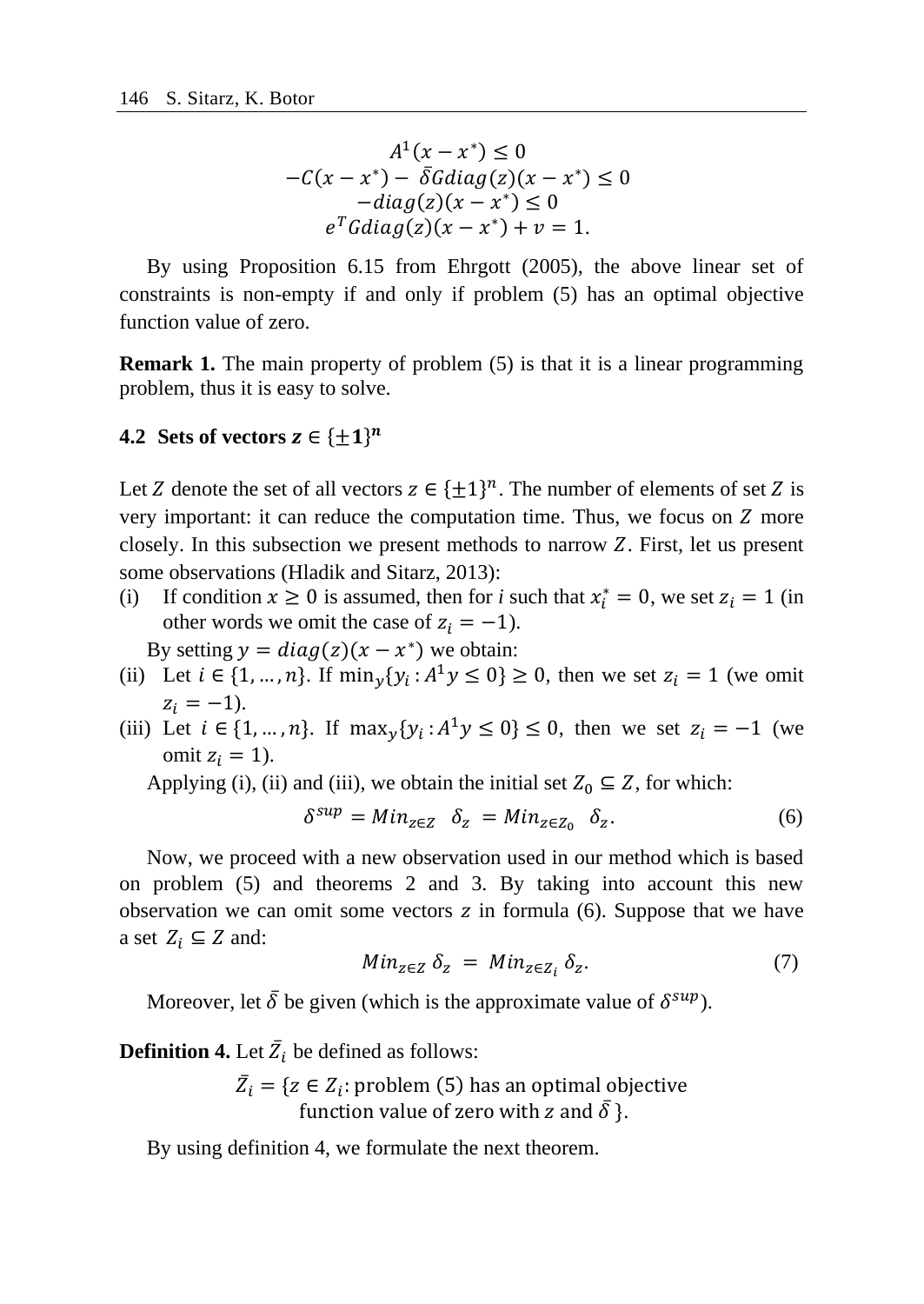**Theorem 4.** If  $\overline{Z}_i \neq \emptyset$ , then:

 $\delta^{sup} \leq \bar{\delta}$  and  $Min_{z \in Z_i} \delta_z = Min_{z \in \bar{Z}_i} \delta_z$ .

Otherwise,  $\bar{\delta} \leq \delta^{sup}$ .

**Proof.** If  $\overline{Z}_i \neq \emptyset$ , then there exists  $\overline{z}$  such that problem (5) has an optimal objective function value of zero with  $\bar{\delta}$ . Thus, by using theorems 2 and 3,  $\delta_{\bar{z}} \leq \bar{\delta}$ . Moreover, by using the fact that:

$$
\delta^{sup} = Min_{z \in \{\pm 1\}^n} \delta_z,
$$

we have  $\delta^{sup} \leq \delta_{\bar{z}} \leq \bar{\delta}$ , which means that  $\delta^{sup} \leq \bar{\delta}$ . Moreover, for all  $z \notin \bar{Z}_i$ we have (theorem 2)  $\bar{\delta} < \delta_z$ , which means that  $\delta_{\bar{z}} < \delta_z$ , thus:

$$
Min_{z\in\bar{Z}_i} \delta_z \le \delta_{\bar{z}} \le Min_{z\notin\bar{Z}_i} \delta_z.
$$

Since  $Z_i = \overline{Z}_i \cup \overline{Z}'_i$  we have:

$$
Min_{z\in Z_i} \delta_z = Min_{z\in \bar{Z}_i} \delta_z.
$$

If  $\bar{Z}_i = \emptyset$ , then for all  $z \in Z_i$  we have (theorem 2)  $\bar{\delta} < \delta_z$ , thus by using (7) we obtain  $\bar{\delta} \leq \delta^{sup}$ .

**Remark 2.** The main property of theorem 4 is the fact that it is possible to reduce set *Z* in order to find  $\delta^{sup}$ . We omit vectors *z* for which problem (5) does not have an optimal objective function value of zero.

## **4.3 An algorithm for obtaining**

In this algorithm we use the bisection procedure for seeking the supremal tolerance. While the idea of bisection is taken from the optimization numerical methods, in the case of supremal tolerance, the bisection has been adopted together with theorem 4. Figure 1 presents the algorithm to obtain  $\delta^{sup}$ . Let us introduce the parameters and their initial values:

 $i$  – index for steps,

- $Z_i$  the set of vectors z considered in step *i*; we start with  $Z_0$  defined in subsection 4.2,
- $\delta^L$  the left endpoint of interval; we have the initial constraint  $\delta^{sup} \ge 0$ ; moreover, in most cases, the supremal tolerance is close to zero; thus, the initial value of  $\delta^L$  is equal to zero,
- $\delta^R$  the right endpoint of interval; according to our numerical experiments, the initial value of  $\delta^R$  should be taken as follows:  $\delta^R = \max_{i,j} |c_{ij}|$ ,
- $\overline{\delta}$  the middle-point of interval; from the nature of the bisection method the initial value of  $\bar{\delta}$  is equal to  $(\delta^L + \delta^R)/2$ ,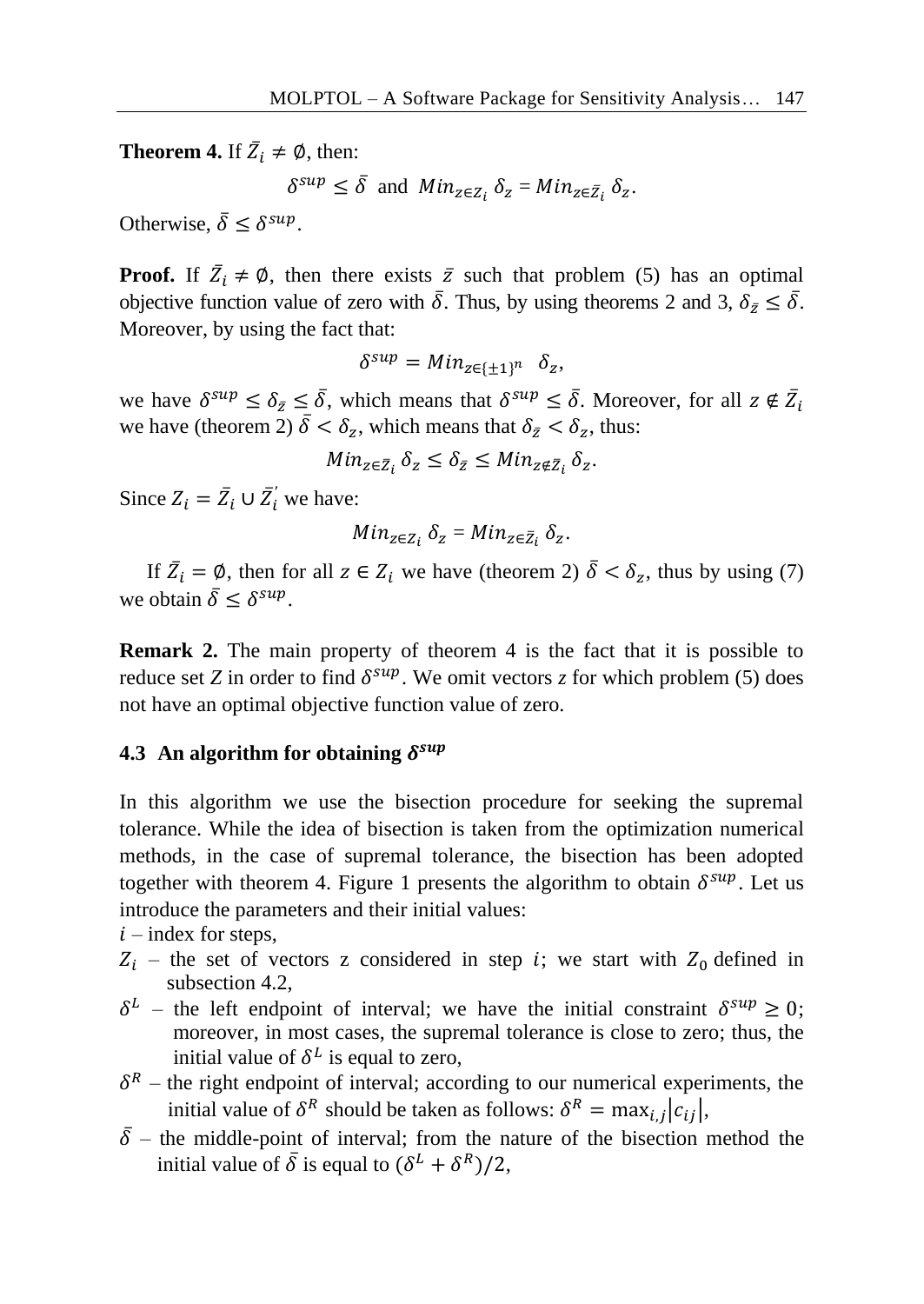S – number of steps; the precision of the approximate value of  $\delta^{sup}$  is related to the number of steps; to have the error equal to  $\varepsilon = 0.001$ , we should take  $S = [\log_2(\delta^R/\varepsilon)] + 1.$ 

```
Step i \geq 0: If i = S, then the approximate value of \delta^{sup} is equal to \bar{\delta},
otherwise proceed as follows:
                   Check if \bar{Z}_i \neq \emptysetIf yes, then set:
                            \delta^R = \bar{\delta}\bar{\delta} = (\delta^L + \delta^R)/2i = i + 1Z_i = \bar{Z}_{i-1}and go to Step 
                            If not, then set:
                            \delta^L = \bar{\delta}\bar{\delta} = (\delta^L + \delta^R)/2i = i + 1Z_i = Z_{i-1}and go to Step
```
Figure 1: Algorithm to obtain  $\delta^{sup}$ 

# **5 MOLPTOL – a short description of the software**

MOLPTOL is a software package that runs on Windows systems with the .NET 4.0 platform installed. It handles the problem in the form of (1). Moreover, the non-negativity condition  $(x \ge 0)$  can be added by one click. The sensitivity analysis of a given vector  $x^*$  proceeds by means of the two approaches: the supremal additive tolerance and the supremal percentage tolerance. Moreover, MOLPTOL uses Express, a numerical tool (free of charge) that is a version of the Microsoft Solver Foundation library (MSF). A description of this library can be found on the web page: http://msdn.microsoft.com. The software can be used free of charge on the web page: https://sites.google.com/view/molptol.

## **6 A market model**

In economic theory, there is a market model studied in isolation (Mas-Colell, Whinston and Green, 1995). We consider a model with  $N$  goods and  $M$  agents. The initial endowment of agent *i* is given by vector  $e_i = (e_{1,i}, ..., e_{N,i})$ . Let  $u_i$ denote the linear utility function of agent  $i$ . Each agent wants to maximize his utility function. The feasible allocations are the vectors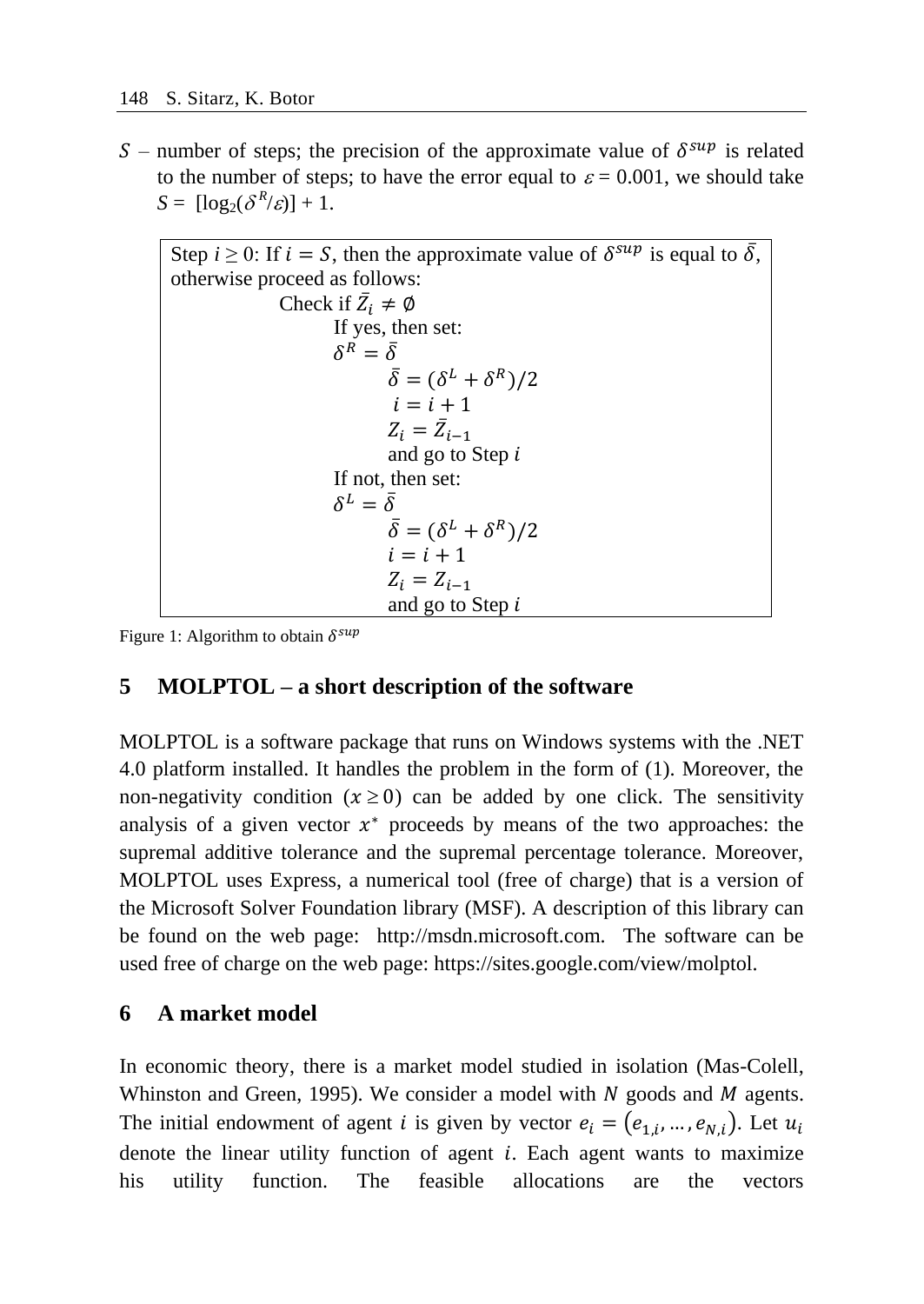$x = (x_{1,1}, ..., x_{N,1}, ..., x_{1,M}, ..., x_{N,M}) \ge 0$  which for all  $i \in \{1, ..., N\}$  satisfy the following condition:

$$
\sum_{j=1}^{M} x_{i,j} = \sum_{j=1}^{M} e_{i,j}
$$

By using the above description, we can formulate the following MOLP problem:

$$
VMax\begin{bmatrix} u_1(x_{1,1},...,x_{N,1}), \\ ... \\ u_M(x_{1,M},...,x_{N,M}) \end{bmatrix}
$$
  

$$
\sum_{j=1}^M x_{i,j} = \sum_{j=1}^M e_{i,j}, \text{ for } i \in \{1,...,N\}
$$
  

$$
x_{1,1},...,x_{N,1},...,x_{1,M},...,x_{N,M} \ge 0.
$$
  

$$
(8)
$$

The efficient solutions of problem (8) are called the Pareto optimal allocations. The decision problem in the market model is to find an allocation which is Pareto optimal and satisfies additional decision maker's preferences.

#### **7 An application of MOLPTOL in the market model**

The analysis of the market model can be done by means of sensitivity analysis of the initial data, which may be imprecise and changeable, especially the coefficients of the utility functions. We look for the Pareto allocations which are the least sensitive by means of changing these coefficients. Thus, by using MOLPTOL, we check if the given allocations are Pareto optimal. Moreover, we compute the supremal tolerances for these allocations. For further analysis, we recommend the allocation with the biggest supremal tolerance. We proceed to such an analysis by using MOLPTOL in the following case scenario. We consider a model with three goods, three agents, and the following initial endowments:

$$
e_1 = (2,4,2), e_2 = (2,2,2), e_3 = (6,2,2).
$$

Moreover, the agents have the following utility functions:

$$
u_1(x_{1,1}, x_{2,1}, x_{3,1}) = x_{1,1} + 4x_{2,1} + 5x_{3,1},
$$
  
\n
$$
u_2(x_{1,2}, x_{2,2}, x_{3,2}) = x_{1,2} + x_{2,2},
$$
  
\n
$$
u_3(x_{1,3}, x_{2,3}, x_{3,3}) = x_{2,3} + x_{3,3}.
$$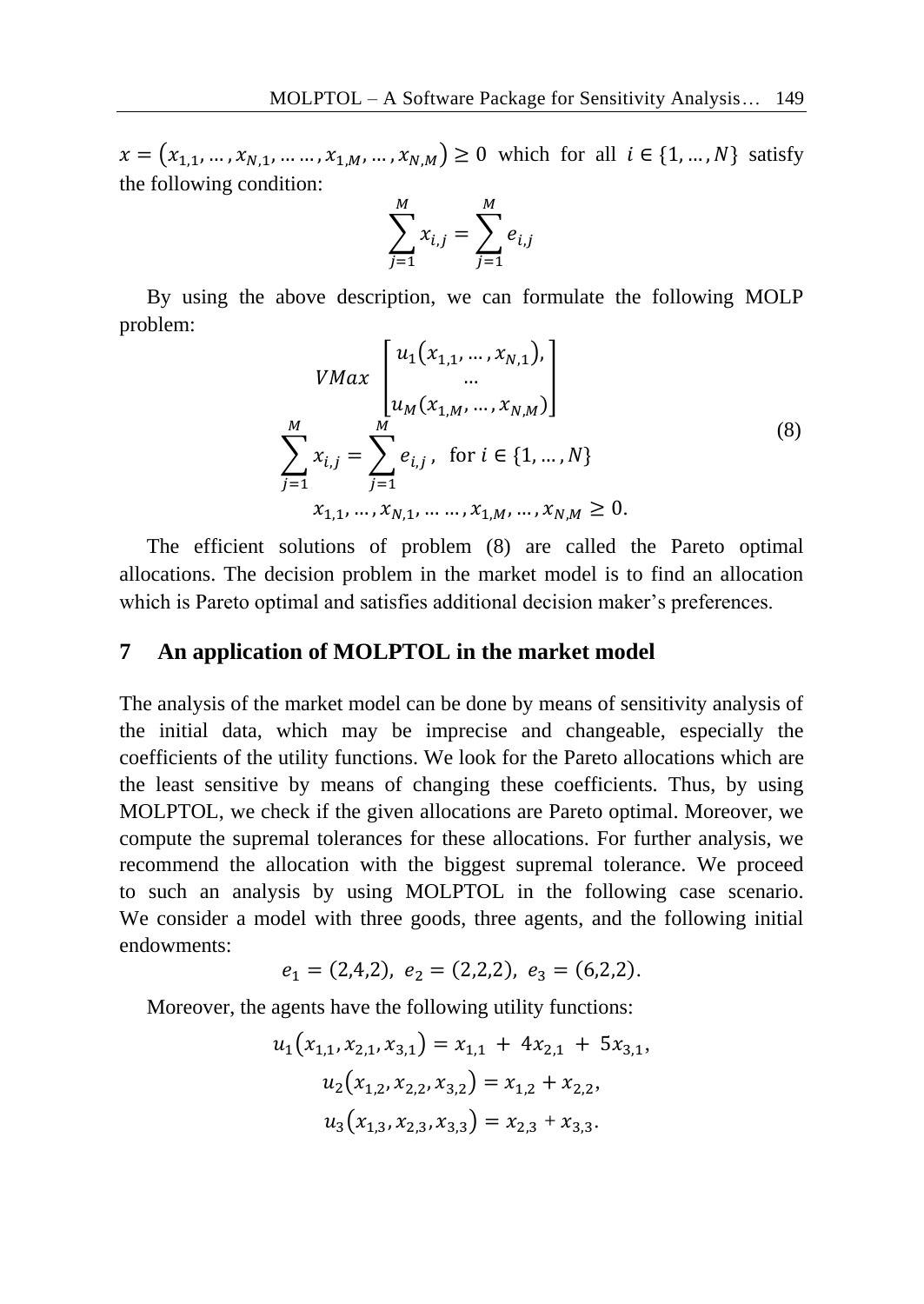The MOLP problem connected with the above market model takes the following form:

$$
VMax\begin{bmatrix} x_{1,1} + 4x_{2,1} + 5x_{3,1} \\ x_{1,2} + x_{2,2} \\ x_{2,3} + x_{3,3} \end{bmatrix}
$$
  
\n
$$
x_{1,1} + x_{2,1} + x_{3,1} = 10
$$
  
\n
$$
x_{1,2} + x_{2,2} + x_{3,2} = 8
$$
  
\n
$$
x_{1,3} + x_{2,3} + x_{3,3} = 6
$$
  
\n
$$
x_{1,1}, x_{2,1}, x_{3,1}, x_{1,2}, x_{2,2}, x_{3,2}, x_{1,3}, x_{2,3}, x_{3,3} \ge 0.
$$
  
\n(9)

The initial parameters for MOLPTOL are as follows:

|                                                                                                                                                                                                  |  |  |  |  |  | $\label{eq:2} \mathcal{C} = \begin{bmatrix} 1 & 4 & 5 & 0 & 0 & 0 & 0 & 0 & 0 \\ 0 & 0 & 0 & 1 & 1 & 0 & 0 & 0 & 0 \\ 0 & 0 & 0 & 0 & 0 & 0 & 0 & 1 & 1 \end{bmatrix}\!.$ |  |  |  |
|--------------------------------------------------------------------------------------------------------------------------------------------------------------------------------------------------|--|--|--|--|--|---------------------------------------------------------------------------------------------------------------------------------------------------------------------------|--|--|--|
|                                                                                                                                                                                                  |  |  |  |  |  |                                                                                                                                                                           |  |  |  |
|                                                                                                                                                                                                  |  |  |  |  |  |                                                                                                                                                                           |  |  |  |
|                                                                                                                                                                                                  |  |  |  |  |  |                                                                                                                                                                           |  |  |  |
| $A = \begin{bmatrix} 1 & 0 & 0 & 1 & 0 & 0 & 1 & 0 & 0 \\ 0 & 1 & 0 & 0 & 1 & 0 & 0 & 1 & 0 \\ 0 & 0 & 1 & 0 & 0 & 1 & 0 & 0 & 1 \end{bmatrix}, b = \begin{bmatrix} 10 \\ 8 \\ 6 \end{bmatrix}.$ |  |  |  |  |  |                                                                                                                                                                           |  |  |  |

Moreover, the non-negativity condition is assumed. Let us analyze the following allocations:

$$
x^{a} = (2, 4, 2, 8, 2, 0, 0, 2, 4),
$$
  
\n
$$
x^{b} = (0, 0, 6, 10, 0, 0, 0, 8, 0),
$$
  
\n
$$
x^{c} = (5, 0, 0, 5, 0, 0, 0, 8, 6).
$$

By using MOLPTOL we obtain that:

- $\blacksquare$  allocation  $x^a$  is not efficient,
- $-$  allocation  $x^b$  is efficient and the supremal percentage tolerance is equal to 5.57%,
- $\sim$  allocation  $x^c$  is efficient and the supremal percentage tolerance is equal to 99.98%.

Thus, for further consideration, allocation  $x^a$  is omitted (because is not efficient). Furthermore, we conclude that allocation  $x^b$  is more sensitive than allocation  $x^c$  (based on the values of the supremal percentage tolerance). From this point of view, allocation  $x^c$  is better than allocation  $x^b$ . The consideration above includes only sensitivity analysis; in an actual decision-making problem, more aspects should be taken into consideration. However, the presented analysis can help make a decision in which sensitivity analysis is important.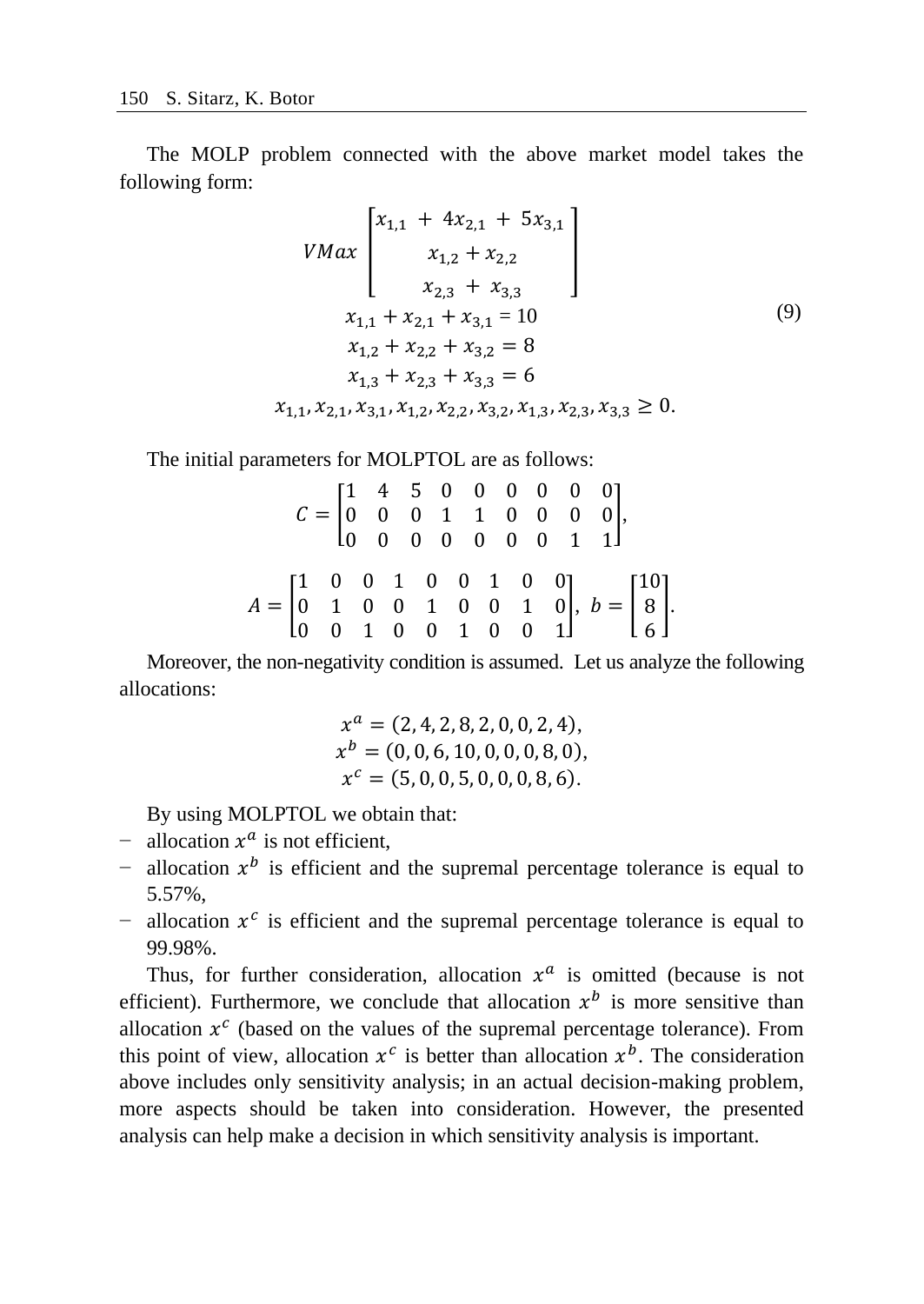#### **8 Summary**

Sensitivity analysis in MOLP problems by means of the tolerance approach was considered. New computational methods to obtain the supremal tolerances were provided as well. The methods used the decomposition procedure and the bisection procedure. Based on the proposed algorithm, MOLPTOL – a new software package for obtaining supremal tolerances in MOLP problems – was presented. It can be used free of charge on the web page: https://sites.google.com/view/molptol. A market model and an application of MOLPTOL to it were presented. The application illustrated the possibilities of using MOLPTOL in decision problems in which sensitivity analysis is important for the decision maker. Further research and improvement of MOLPTOL will consist of:

- − adding other sensitivity analysis methods, for instance, standard sensitivity analysis or the range set approach;
- − extending the software by introducing fuzzy numbers or interval coefficients;
- − taking into account other tools beside MSF, for instance, the Gurobi solver;
- − finding more applications of MOLPTOL.

#### **References**

- Badra N. (2004), *A Tolerance Approach to Postoptimality of Transportation Problems*, Scientific Bulletin, Faculty of Engineering, Ain Shams University, 39(4), 831-845.
- Badra N. (2006), *Tolerance Approach to Sensitivity Analysis in Multiobjective Linear Programming*, Journal of Association for the Advancement of Modelling and Simulation Techniques in Enterprises 43, 57-68.
- Benson H.P. (1985), *Multiple Objective Linear Programming with Parametric Criteria Coefficients*, Management Science, 31(4), 461-474.
- Borges A., Antunes C.H. (2002), *A Visual Interactive Tolerance Approach to Sensitivity Analysis in MOLP*, European Journal of Operational Research, 142(2), 357-381.
- Ehrgott M. (2005), *Multicriteria Optimization*, second edition, Springer, Berlin.
- Gal T. (1995), *Postoptimal Analyses, Parametric Programming and Related Topics*, Walter de Gruyter, Berlin.
- Gass S. (1975), *Linear Programming*, McGraw-Hill, New York.
- Georgiev P.G., Luc D.T., Pardalos P.M. (2013), *Robust Aspects of Solutions in Deterministic Multiple Objective Linear Programming*, European Journal of Operational Research, 229(1), 29-36.
- Goberna M.A., Jeyakumar V., Li G., Vicente-Pérez J. (2015), *Robust Solutions to Multi-Objective Linear Programs with Uncertain Data*, European Journal of Operational Research, 242(3), 730-743.
- Hansen P., Labbe M., Wendell R.E. (1989), *Sensitivity Analysis in Multiple Objective Linear Programming: The Tolerance Approach*, European Journal of Operational Research, 38, 63-69.
- Hladik M. (2008a), *Computing the Tolerances in Multiobjective Linear Programming*, Optimization. Methods & Software, 23(5), 731-739.